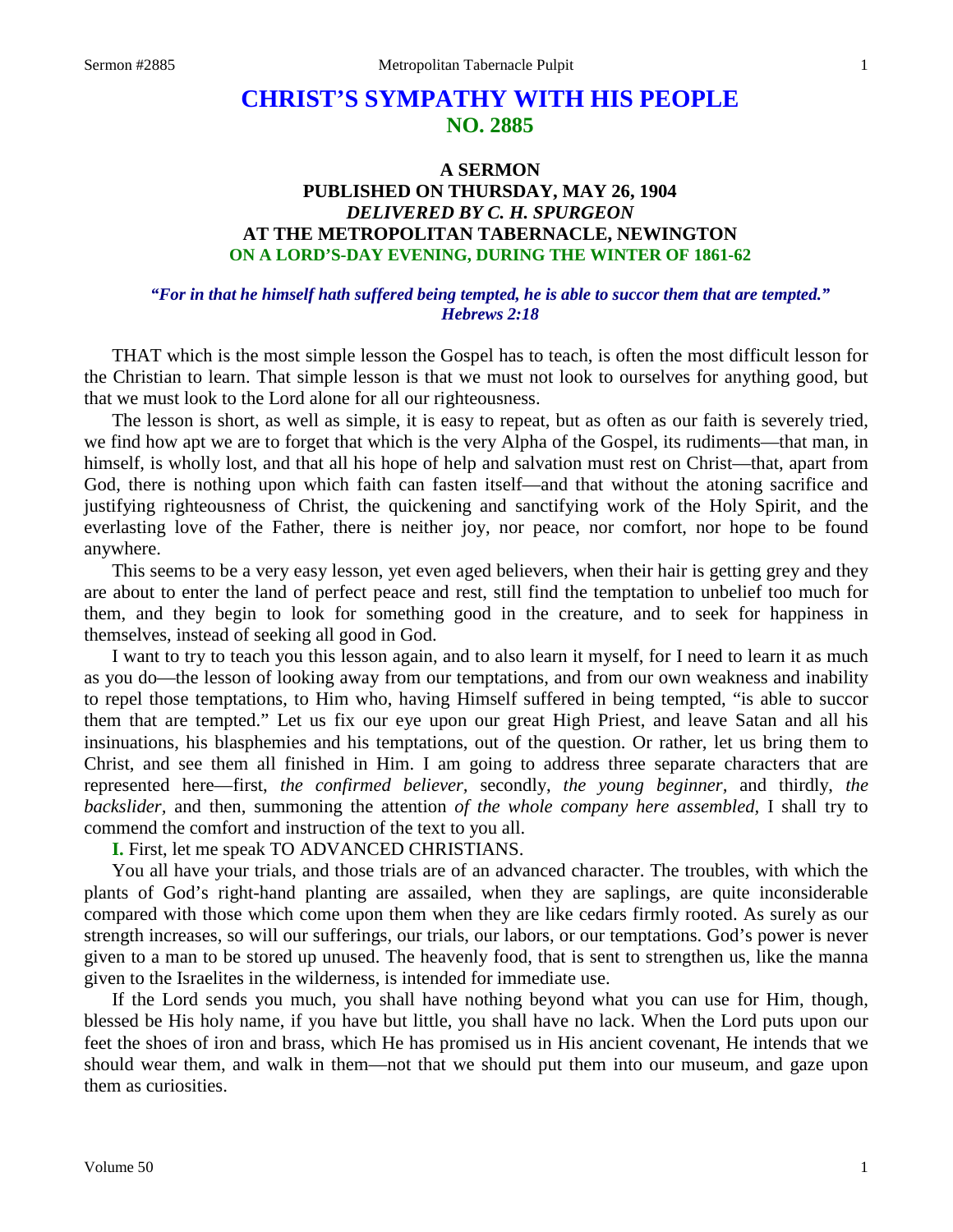If He gives us a strong hand, it is because we have a strong foe to fight with. If He gives us a great meal—like that which He gave to Elijah—it is in order that, in the strength of that meal, we may go for forty days, or even longer.

Perhaps, my brother or sister, you are just now in great trouble. You have grown in grace, and your troubles have also grown. You feel that you want someone to whom you can tell your trouble—your trouble very likely arises from the absence of your Lord.

Let me remind you that, in this respect, you are very like the Israelites in the wilderness, when Moses had been absent from them for forty days. They said, "What shall we do? Our leader is gone, he, who was king in Jeshurun, has departed from us, and we are left like sheep without a shepherd." So they went—I dare not say that they went for counsel, but they went—to the high priest, and you remember what they said, and what he did.

Alas! He gave them no good counsel, for he was as unwise as they were, and as untried, he had always had Moses by his side ever since the day that the Lord had said, "Is not Aaron the Levite your brother?....He shall be to thee instead of a mouth, and thou shalt be to him instead of God." Aaron had never been left without his great leader, so, in his absence, he miserably failed, and led the people in the making and worshipping of the golden calf.

How different it will be with you, who mourn the loss of the light of your Lord's countenance, if you go to our Great High Priest, the Lord Jesus Christ! He knows the meaning of your present trial, for He had once to cry, "My God, my God, why hast thou forsaken me?" You tell Him that your "soul is exceedingly sorrowful, even unto death," and He tells you that it was so with Him also, on that night in which He was betrayed, when, "being in an agony, he prayed more earnestly: and his sweat was as it were great drops of blood falling down to the ground." No untried priest is He, He can sympathize, and He can succor.

Take another case, that of Hannah, the "woman of a sorrowful spirit." She was in a peculiarly trying position. Her husband's other wife had children, but she had none, though she was greatly beloved of her husband, her adversary vexed her sorely to make her fret. Day by day, this was thrown in her teeth, that because of some sin, God had not granted her the desire of her heart. A trial in one's own house is one of the saddest places where it can come, the saddest, perhaps, with the exception of a thorn in the flesh which comes still closer home.

So poor Hannah, having that trial at home, thought she would go up to the sanctuary in Shiloh. There, she "prayed unto the LORD, and wept sorely, and she vowed a vow." But "she spake in her heart; only her lips moved, but her voice was not heard." So Eli, the high priest, thought that she was drunk, and instead of comforting and consoling her, he spoke harshly to her, depressed and broken as her spirit was.

You, my brethren, and you, my sisters too, may have some trouble which you dare not tell to another, though it is sorely vexing you, and threatens even to break your heart. But when you go to the great High Priest, He will understand all about you, He will not need you to explain your sorrow to Him, for He knows exactly what it is, and He will apply the healing balm to your sorrowful spirit, and send you on your way full of peace and comfort.

I offer, then, to you who are advanced believers, this very comforting reflection—*in Christ's sufferings, you are quite certain to find something akin to your own,* and in Christ's heart, you are quite sure to find a deep well of divine sympathy, so you need not hesitate to go to Him, or doubt that His loving heart will overflow with sympathy towards you, whatever your trial may be.

But more than that, while I would console you by reminding you that Christ has suffered even as you have, I would also comfort you with the reflection that *this very day, He still suffers with you*. Suppose now, that a man could be so high in stature that his head could be in heaven while his feet were on earth, yet whenever his feet suffered, his head would suffer too. In the Canticles, the spouse says of her Heavenly Bridegroom, "His head is as the most fine gold…his legs are as pillars of marble, set upon sockets of fine gold." As John saw Him, "in the isle that is called Patmos," "His eyes were as a flame of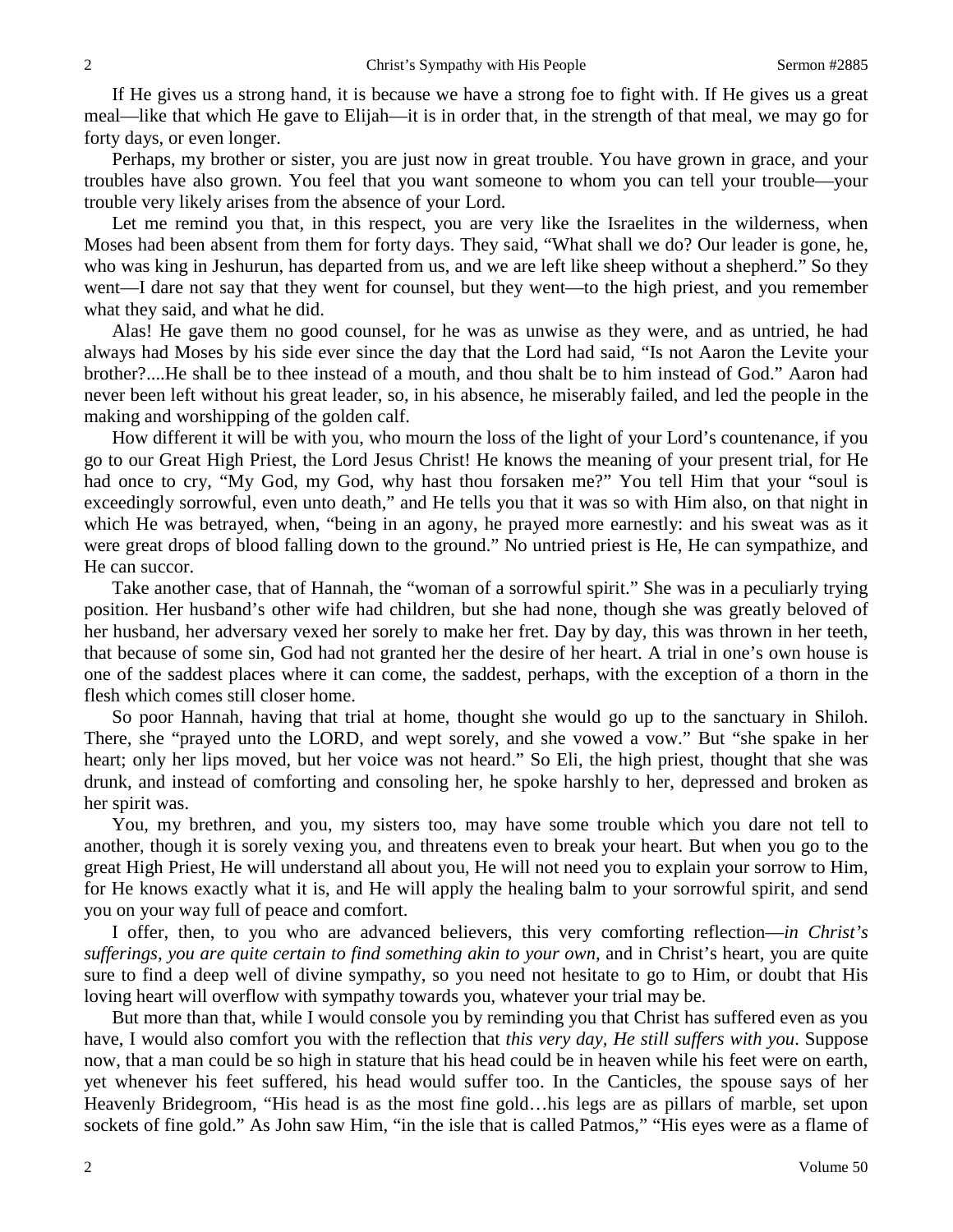fire; and his feet like unto fine brass, as if they burned in a furnace." This suggests to me a parable, the feet of Christ, which form His church on earth, still glow "as if they burned in a furnace." The glorious Head of the church, up in heaven, "is as the most fine gold," but there is not the least glow of heat, in the feet on earth, which is not felt by the Head in heaven. There is not a pang that rends your heart which Jesus does not feel. There is not a sorrow that cuts deeply into your soul, which does not also cut into His, so you can still sing—

> *"He feels at His heart all our sighs and our groans For we are most near Him, His flesh and His bones; In all our distresses our Head feels the pain, They all are most necessary, not one is in vain."*

Does it not comfort you to know that Christ can sympathize with you, and that He must sympathize with you—*can,* because He has suffered; *must,* because He suffers still?

I may also add, for your comfort, that *all this—*Christ's suffering as you do, and His suffering with you—*must tend to shield you in your trials.* A country minister, preaching upon the text, "Is there no balm in Gilead; is there no physician there?" made the remark that Christ is a good Physician. "Ah!" said he, "Christ is not like those doctors, who come and say they are sorry for you, whereas, in their hearts, they are glad you are ill, for if you and others were not ill, there would be no work for them. Or else," said the preacher, "they look down upon you, and pity you, but not half as much as if they themselves had your complaint, and felt all the pains that you are feeling."

"But suppose," he added, "that the doctor had all your pains himself—suppose you had the headache, and that he looked down on you, and had your headache—suppose, when you had palpitation of the heart, he had palpitation of the heart too—why, he would be very quick to cure you, certainly, he would not let you lie there a moment longer than was necessary, because he himself would be suffering with you."

Now, there is just one objection that may be made to the countryman's argument—that is, that the physician might be willing to raise the patient up at once, because he was himself suffering with him, yet he might say, "Here are two of us in the same plight, but my skill fails me here. If I could deliver you, you can well imagine that I would gladly do so, for in so doing, I should deliver myself as well, but alas! it is beyond my power, I cannot lighten your burden, or my own, we can only sit down together, and mingle our tears, but we cannot assist one another."

But it is not so with the good Physician, for He has both the will and the power to heal us. One motion of that eternal arm, and every cloud, that is wrapped about the sky, shall be folded up, like a worn out vesture, and cast away. Jesus speaks, and the boisterous billows cease their raging, and the wild winds are hushed to sleep. "Let there be light," He says, and over the thick darkness of our affliction and adversity, comes the bright gleam of joy and prosperity. He did but lift up His voice, and "kings of armies did flee apace."

O Jesus, our Lord, when You come forth for the deliverance of Your people, who can stand before You? As the wax melts before the fire, and as the fat of rams is consumed upon Your altar, so do our trials and troubles melt and vanish away when You come forth for the deliverance of Your people!

Remember, believers that you not only have the love of Christ's heart, but you also have the strength of Christ's arm at your disposal. He rules over all things, in heaven, and earth, and hell, so rest in Him, for He still bears the scars of His wounds to show that He has suffered even as you do. Still does He prove Himself to be man, seeing that He suffers with you, yet is He also "very God of very God," into whose hand all power in heaven and earth is committed. He can, He must, He will, deliver His people, and bring them out of all their trials into His eternal kingdom and glory.

**II.** Secondly, I am going to speak TO ANXIOUS INQUIRERS AND YOUNG BEGINNERS.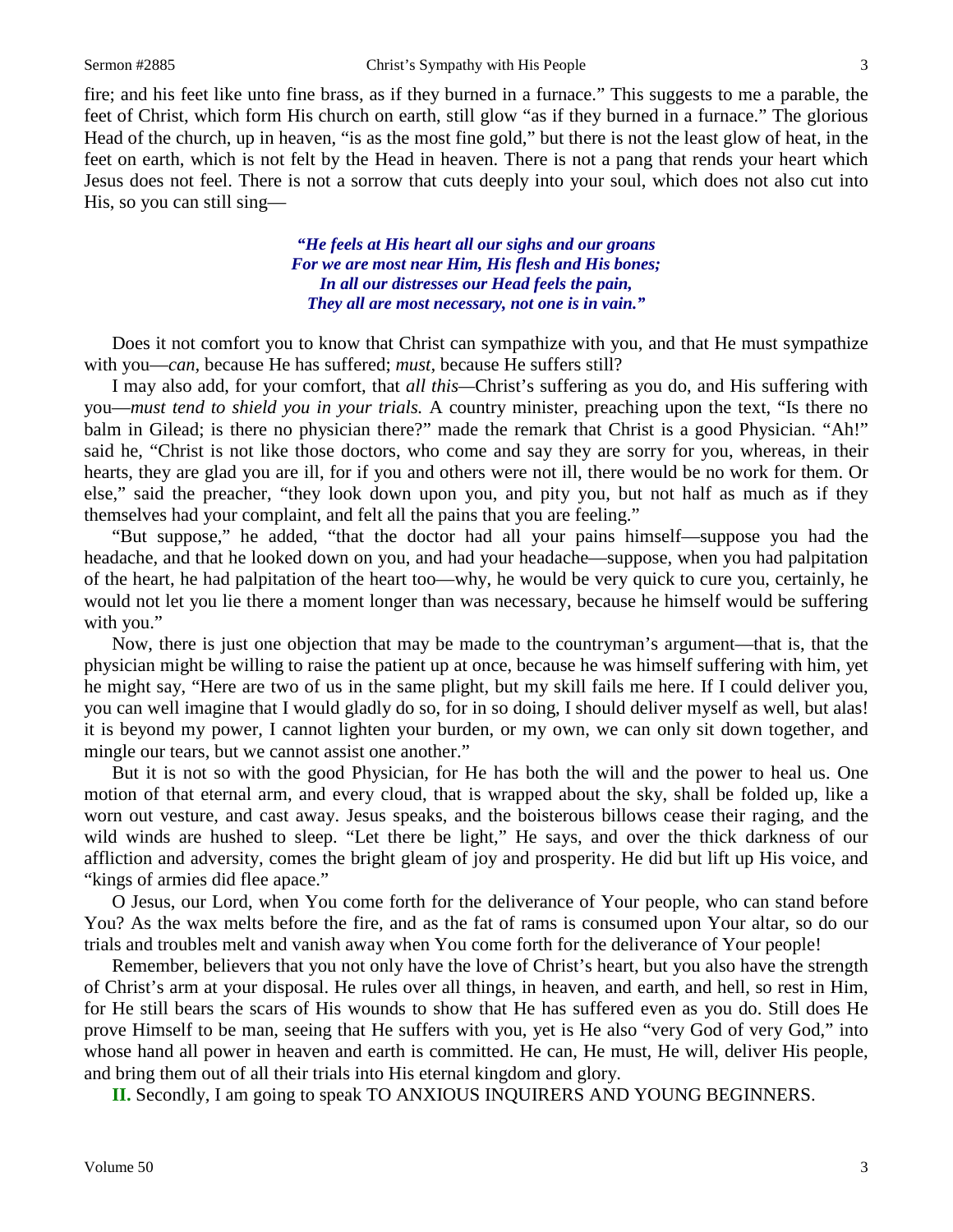I hear a plaintive voice over yonder, saying to me, "I know, sir, that the precious blood of Jesus Christ, God's Son, cleanses us from all sin, and I know that the moment I believe in Him, I have nothing to fear concerning the past, for that sin is blotted out, once for all, but my fear is that if I commence a Christian life, it will not last long. I am afraid I shall be like Pliable, and turn back at the Slough of Despond, or if my neighbors jeer at me, I fear that I shall be ashamed to go forward in spite of their opposition. Even if I get over that, I feel that I cannot trust my own evil heart, which is so apt to deceive me. If old temptations should be overcome, new ones will be sure to arise, and I cannot help fearing as to what will become of me. I have seen some, who made a fair show in the flesh, turn back, and go straight to perdition, and I tremble lest it should be so with me also."

"How can I hope to withstand the imperious lusts which were too strong for me when first they allured my simple heart? How much more shall they be too mighty for me now that sin has gathered the force of habit and practice, like an iron net, has enfolded me in its cruel grip! When I was a youth, I could not stand against this great enemy of my soul, how then, shall I be a match for him now that I have grown old and feeble? The old Adam will be too strong for the young Melancthon."

Well, dear friends, I have seen some persons who have been truly converted to God, who have been greatly troubled with this fear. Indeed in some instances, I have even known of poor men kneeling down, and praying that God would let them die, there and then, sooner than that they should live to prove that their feelings were only a delusion, and that their supposed repentance was merely a passing excitement.

Some of us can fully sympathize with those who pray such a prayer as that, for we have often felt that the most terrible death would be preferable to the disgrace of bringing dishonor upon the name of Jesus by turning back to the City of Destruction after we had once started for the Celestial City. But my dear friend, if the Lord has begun a good work in your soul, and led you to trust in Jesus as your Savior, my text will just meet that fear of yours, for the apostle here says that Christ "is able to succor them that are tempted."

You will be tempted—I will not delude you with the notion that you will not—and you cannot, by yourself, stand up against that temptation, but Christ, "in that he himself has suffered being tempted, is able to succor them that are tempted." This truth we set before you as a shield against all these dark, mysterious thoughts—Christ can, and He will, if you trust in Him, protect you from the sin and the temptation which you rightly dread.

"But how is this to be done?" asks someone. Well, first of all, *Christ can do it by the force of His own example*. He can show you—as He has done in His Word, but He can also show you by His Spirit opening up that Word, how He was once subject to just the same temptation that now assails you.

Are you poor, and are you tempted to use wrong means to get rich? Christ can tell you how, in the wilderness, "when he had fasted forty days, and forty nights, he was afterwards an hungered," and Satan came to Him, and said, "If thou be the Son of God, command that these stones be made bread."

Are you a man in a high position, and are you tempted to do some daring and reckless deed? Christ can remind you how, when He was on a pinnacle of the temple, Satan said to Him, "If thou be the Son of God, cast thyself down." Or do you seem, just now, to have great power within your reach if you will but stain your hand to grasp it? Christ can tell you how Satan showed Him all the kingdoms of the world, and the glory of them, and said to Him, "All these things will I give thee, if thou wilt fall down and worship me."

Then He will remind you how He passed through all these ordeals without sin, for the prince of this world could find nothing in Him to respond to his temptations. He was tried and tested again and again, but no trace of alloy could be discovered even by the devil himself. Though He was often shot at by His great adversary, He was never wounded by the fiery shafts, so, inspired by His glorious example, you may say—

> *"Through floods and flames, if Jesus lead I'll follow where He goes."*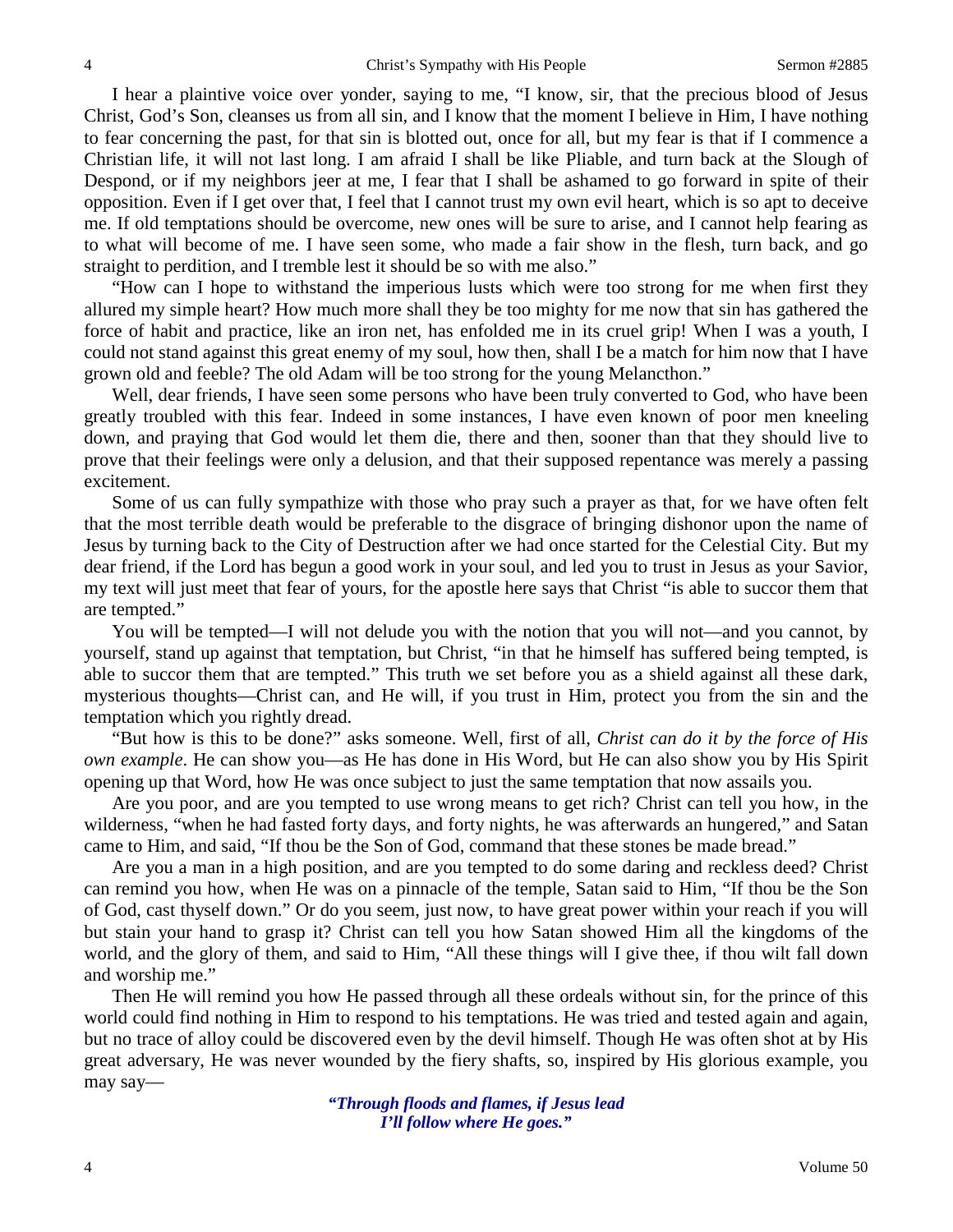You not only have Christ's example to keep you from sin, but you also have *His presence*. Do you know what this means? Let me give you an example of it.

There was a certain merchant, who had been, again and again, tempted to an act of sin. It was the usual custom in his trade, everybody else did it, but he knew that it was wrong, and his soul revolted against it. As he sat in his counting house, he saw pictured before his mind's eye, his wife homeless, and his children crying for bread, and the demon whispered to him, "Do it, do it." Then another picture flitted before his eyes—he and his wife and children were rich, their home was filled with good things, and again the adversary said, "Do it, do it."

He saw the advantages that were to be gained by doing it, but he went home and pondered the whole matter. His soul was heavy, and a stern struggle was proceeding within him. Then he went to his chamber, and shut himself in alone, and falling upon his knees, told out all his difficulty and temptations to his Father in heaven.

Then, suddenly, not before his eyes, but to Faith's inner eye, there appeared a vision of the crucified Christ, who showed him His pierced hands, and feet, and side, and then said to him, "He that taketh not his cross, and followeth after me, is not worthy of me. Thou hast not yet resisted unto blood, striving against sin." The merchant, fixing his tearful eyes upon his Savior, remembered Paul's words, "Consider him that endured such contradiction of sinners against himself, lest ye be wearied and faint in your minds," he came down from his bedroom, his soul was glad, for his mind was made up, and he said to himself, "I will not do it, I can be poor, but I cannot sin."

Others marked the man, and wondered at the change in his appearance. He walked erect, no longer like one bowed down beneath a heavy burden. Many men marveled at him, and asked what had happened to him, but none could tell. The secret was that the crucified Christ had appeared to him, and had given him the support of His divine presence. That was sufficient to succor him in the time of temptation, for Christ, having Himself suffered being tempted, was able to succor His faithful follower when he also was tempted.

I know that I am addressing someone, who says—I will use, as far as possible, his own words— "Look here, sir, I have always been in the habit of being a jolly fellow, meeting with a number of boon companions to drink, and chat, and sing, and so on. I do not know that we did very much amiss, but still, I could not do it again if I became a Christian. Suppose now, that I should be invited to join the same company tomorrow—I am not sure what I might do, I might refuse their invitation—but if I were asked again and again, and they jeered at me for refusing, I might give in. Suppose that I did not yield, there is another difficulty. I have been a man of such and such a character, and have formed such and such habits, now how in the world am I to overcome those habits? How am I to become a Christian, and to continue so to the end?"

These are very proper questions, and I answer—You are utterly helpless, apart from Him who is able to succor them that are tempted, but if you believe in the Lord Jesus Christ, He will give you a new nature. That new nature, it is true, will not at once cast out the old nature, your old nature will still be there, but the new nature will struggle against it, and ultimately, through the effectual working of the Holy Spirit, the new nature will prevail over the old nature, and you will be "a new creature in Christ Jesus," old things will have passed away, and all things will have become new. You will say, as a young convert did, when he came to join the church, "I don't know which it is, but either everything else is changed, or else I am." It was in himself, of course, that the great change had been wrought, but that changed the aspect of everything else.

Let me give you a little parable to illustrate this point. A lion and a tiger used frequently to roam the forests together, in search of prey that might satisfy their bloodthirsty appetites. But one day, an angel came, touched the lion, and changed him into a lamb. The next day, the tiger came, and wanted the lion to go with him to his feast of blood. Do you think it was difficult for him to refuse the invitation? Oh, no! "I have no inclination to go," said he. The tiger laughed scornfully, and said, "Aha! you have become pious, have you? Now you will go to the sheepfolds, and sneak behind the shepherds' heels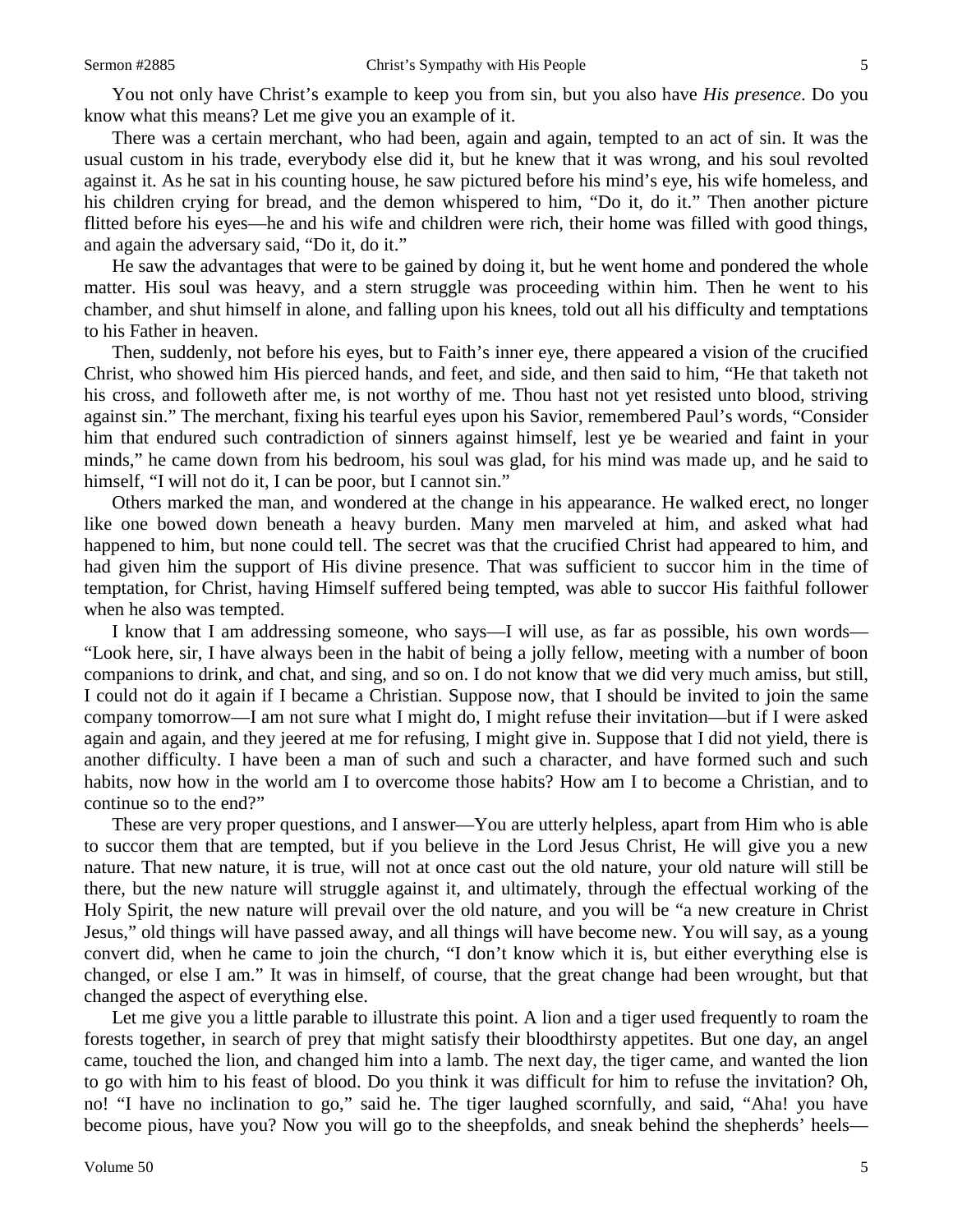you that were once so brave!" And the tiger despised him, and said, "You are miserable to be thus tied up like a dog, and not to dare to come and do as we have always done." "Nay," said the lion, "it is not that I dare not go with you, but I have no wish to go. I am not miserable because I cannot go with you on such an errand—I should be miserable if I did go. The fact is I cannot now do what I once did, for I am not what I once was. My new nature has brought me new loves, new hatreds, new preferences, new pursuits, so I cannot go with you on your bloodthirsty expedition."

If God has wrought a similar change in you, and transformed the lion into a lamb, and the raven into a dove, it will not be difficult for you to be kept from sin, for you will hate sin with a perfect hatred, and have no fellowship with it, and besides that, as your nature will be renewed, day by day, by the Holy Spirit, with a constant infusion of everything that is good, and gracious, and Godlike, do you not see that sin shall no longer be like a strong spear to pierce you, but as a fragile reed which shall snap against the armor of proof which your soul shall wear?

Let me remind you, who are thinking of going upon pilgrimage, but are afraid of the lions and the dragons in the way, that He, under whose banner you hope to enlist, never allowed one soldier, who was in His service, to perish. If you become a sheep under the care of the good Shepherd, remember that—

## *"His honor is engaged to save The meanest of His sheep."*

If you are a mariner, bound for the Fair Havens of eternal felicity, recollect that the Lord High Admiral of the seas of providence and grace has safely convoyed into port every vessel that has yet been committed to His charge, not one has ever been wrecked or lost in any way. Trust yourself to His protection and guidance, and He will bring you also safely in.

What if your temper be naturally furious? What if your evil propensities have been indulged until they have become as giants holding you in cruel captivity? What if your passions boil, and burn, and blaze, like Vesuvius in eruption? What if your temptations should come upon you as the Philistines came upon Samson? He, to whom you commit the keeping of your soul, shall make you master over all, and you shall yet be, with the great multitude that no man can number, more than conqueror through Him who hath loved you.

Oh, that the Holy Spirit would constrain many of you, straightway, to leave your old master, and to enter the service of the Savior! You will never find a better master than the Lord Jesus Christ.

"Ah!" said a sailor, seventy years of age, who had heard a sermon that had deeply affected him, and I trust, had been the means of renewing his nature, "I am going to haul down my old flag today. I have sailed under the colors of the Black Prince all these years, but they are coming down today, and I am going to run up the blood-red cross in their place, and I hope to sail under that flag until I die."

So may it be with many of you! Say, "O Satan, we have served you far too long! Miserable is your service, despicable are your ways, degrading is our position, and awful must be our end if we remain in your power." Then turn to the Lord, and appeal to Him. Say, "O God, help us! We cry to You. Bring us, we pray You, from under the tyrant's sway. Help us to yield ourselves up to You this very hour. Take our hearts, black as they are, and wash them in the precious blood of Jesus Christ, Your well-beloved Son. Change the hearts of stone into hearts of flesh. Make us to be Your servants while we live, and to enter into Your rest and Your glory when we die."

I have thus, I hope, spoken somewhat to the comfort of young beginners and anxious inquirers.

**III.** Now, in the third place, I am going to speak briefly TO BACKSLIDERS.

Where are you, backslider? I cannot pick you out, but there is an eye that sees you, and that weeps over you. Ten years ago, you used to sit down at the communion table, twenty years ago, you were a reputable member of the church, but you fell, and oh, what a fall was yours! Since that time, you have not wholly forsaken the house of God, though you have wandered hither and thither, but you have never dared to call yourself a Christian again. You lost the light of God's countenance long ago, and you find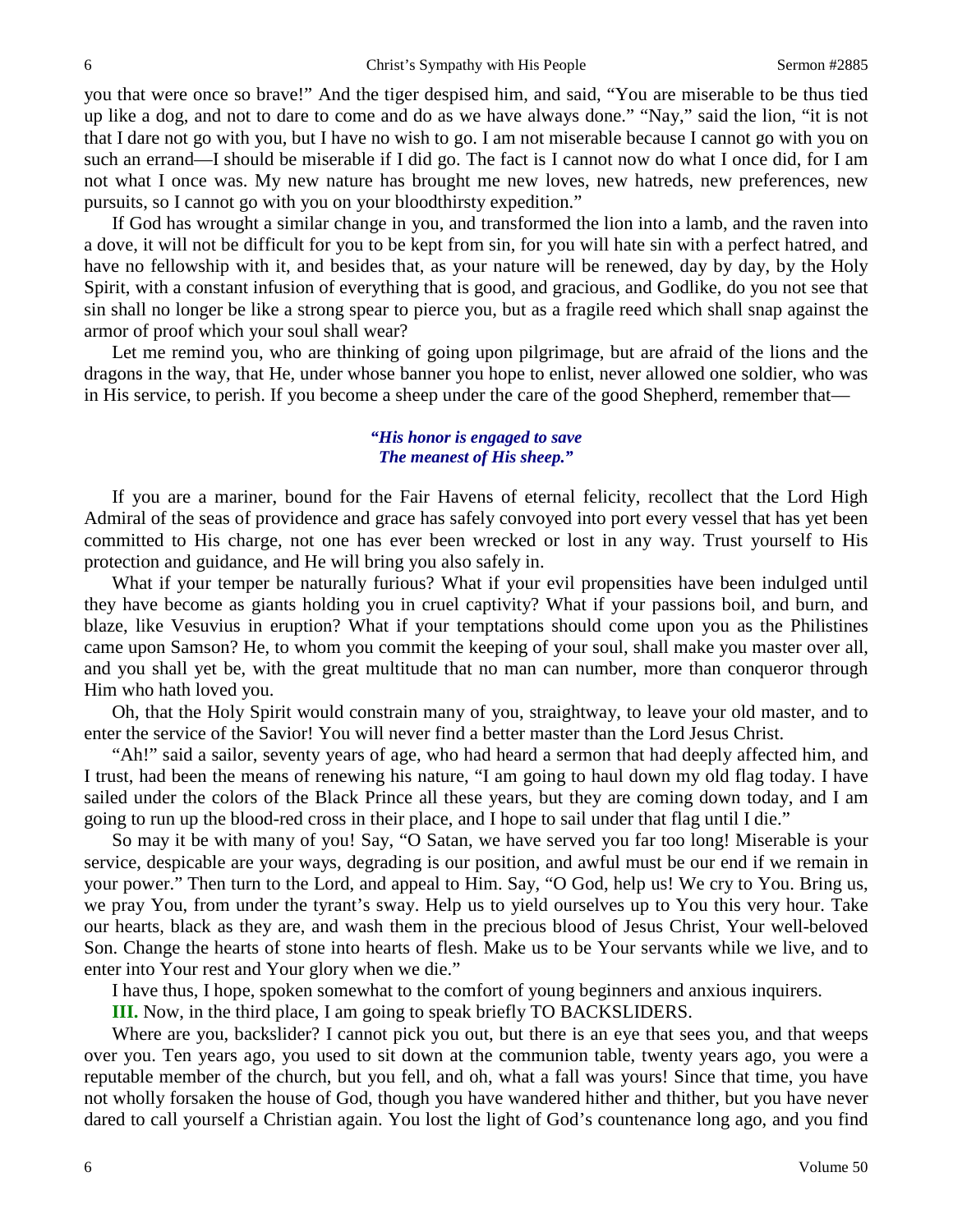the service of Satan very hard, yet you think you must go downward to despair. You feel that you are in the iron cage of which Bunyan wrote, and you fear that you will never get out of it. Poor backslider, I cannot mention your name without a tear, and if I, a fellow creature, thus weep over you, much more does that compassionate Savior, who suffered being tempted, and who is able to succor them that are tempted.

Hark! If you will but incline your ear, you may hear a note that will cheer your heart, and yet break it too! 'Tis God who speaks, and He is having a controversy with Himself over you. Justice says, "Destroy him," but Mercy says, "Spare him." The very Gospel, which you have despised, witnesses against you, but at the same time, pleads for you. The Lord still says to backsliders, as He did to His ancient people when they wandered from Him, "Turn, O backsliding children, saith the LORD, for I am married unto you." "Married unto you!" This marriage bond cannot be broken, you have played the harlot, and gone after many lovers, but your first Husband hates putting away, and even now invites you to return to Him.  $So$ —

> *"To your Father's bosom pressed, Once again a child confessed; From His house no more to roam, Come, O poor backslider, come!"*

I may even be addressing some, who once drank from the cup of communion, but who have turned aside to drink the cup of devils. I may be speaking to some, to whom, for years, the Sabbath has been a day for business instead of a day for worship. Yet you could never get the sound of the Sabbath bell out of your ears, and even now, you cannot forget the profession you once made, or the joys you once knew, and you cannot be easy in your sins. There is a spark of heavenly fire that still lingers within you, and it will not die out, even though you seek to quench it that it may not hinder you from going after your lusts.

That is God's grip still upon you, oh that I might be His ambassador of peace, to fling wide the doors of His mercy to you! Poor prodigal, you are clad in rags, the sty is your only sleeping place, and the swine your only companions, you would fain fill your belly with the husks that they eat, but you must not, for you are a God-made man, and swine's food can never satisfy you. As you stand here, perhaps there is a tear trickling down your cheek because of the many years that you have spent in sin, and you are saying, "I would arise, and go to my Father, but I fear that He has forgotten me."

Oh, say not that! But do as the prodigal did, arise, and come to your Father, for He will give you such a reception as the prodigal received. You shall have the kiss of forgiveness upon your brow, the best robe of your Savior's perfect righteousness shall be cast all around you, the ring of everlasting love shall be placed upon your finger, the shoes of peace shall be fitted to your feet, you shall eat the fat things of the promises of God, there shall be music in your ears, music in your house, music on earth, and music in heaven itself, because he that was dead is alive again, he that was lost is found.

This should be your consolation, "In that he himself has suffered being tempted, he is able to succor them that are tempted." Did I hear you say, "But I cannot see how Christ was ever in the same position that I am in, for He was never a backslider"? That is quite true, but what are your trials? First, you are tried by the burden of sin that is resting upon you, and Christ had the sins of all His people resting upon Him, so He knows what that burden means.

Next, you are tried by the loss of the light of God's countenance, so was He, for He cried, "My God, my God, why hast thou forsaken me?" Then, you say that you have lost all your friends, so had He, for in His time of trial, "they all forsook him, and fled." You say also, that you are despised, that you are the subject of the song of the drunkard and the mirth of the mocker, so was He, for He could truly say, "Reproach hath broken mine heart." So Christ can sympathize—not with your sin, for He never had any of His own—but with your sorrow, which is the consequence of sin, for He had to bear all that before you did.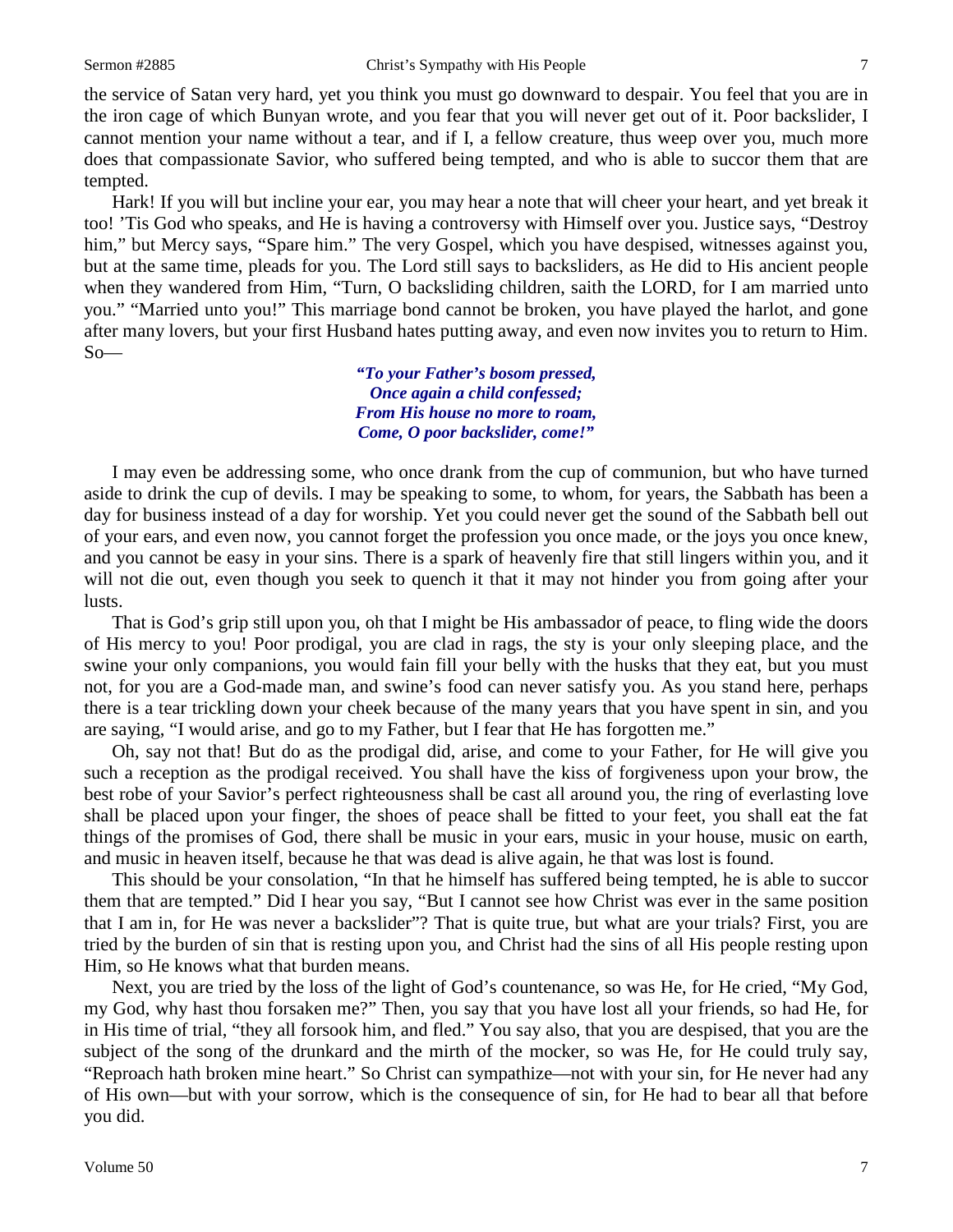**IV.** Now I have to close by speaking TO THE WHOLE ASSEMBLY.

I think I might liken you, on a large scale, to that little band of pilgrims—Christiana, and Mercy, and Matthew, and James, and the rest of them who started from the City of Destruction—who, when they came to the Interpreter's House, were put under the escort of Mr. Greatheart. I am not Mr. Greatheart—I am but one of the children—but our great Savior is Mr. Greatheart, and He is going with us all the way to the Celestial City.

We are but like those boys and girls, and we are afraid of what we may meet on the road. There are lions in the way, but Mr. Greatheart can kill them, or restrain them from hurting us. There is Apollyon in the valley, but our Greatheart is more than a match for the arch-fiend. We shall have to go through the Valley of the Shadow of Death, yet each one of us shall be able to say, "I will fear no evil, for thou art with me." We shall have to go through the Enchanted Ground, but as Christ will be with us, we shall not fall asleep there to our grievous hurt. We shall have to go through Vanity Fair, and to bear the jeer and the jibe of the mocking mob, but we can bear all that, for we shall have our great Captain with us.

But—and here comes the dark thought to some—we shall at last come to the dark river without a bridge. Mr. Greatheart—whom Bunyan meant to be the minister, had to go through the stream with the rest, but when we come to the river, our Mr. Greatheart, Christ Himself—will go through the river with each one of us. He will put His almighty arm around us, and when we get where our feet cannot feel the bottom, He will say to each one of us, "When thou passest through the waters, I will be with thee; and through the rivers, they shall not overflow thee." To die with Jesus is better even than living with Him except that higher style of living with Him beyond the river of death, for—

> *"Jesus can make a dying bed Feel soft as downy pillows are, While on His breast I lean my head, And breathe my life out sweetly there."*

In this sense, our text shines like a cluster of stars. Jesus died, Jesus rose again; in that He died, He can sympathize; in that He rose again, He can succor. Lay hold of this text whenever you think of death with any gloomy cast in your mind, and let us go on our way, each one singing—

> *"Since Jesus is mine, I'll not fear undressing, But gladly put off this garment of clay; To die in the Lord is a covenant blessing, Since Jesus to glory through death led the way."*

## **EXPOSITION BY C. H. SPURGEON**

## *2 CORINTHIANS 6:1-18*

**Verse 1.** *We then, as workers together with him, beseech you also that ye receive not the grace of God in vain.*

God's servants are called to take many different positions. They are ambassadors under one aspect, they are workers under another. As ambassadors, they are ambassadors for Christ, as workers, they are workers together with God. Oh, how much it costs to win a soul! I mean, not only how much it cost the Savior, so that He broke His very heart over it, and poured out His life's blood—but also how much it must cost the messenger of peace! He must know how to beseech and implore, and when even this fails, he must still go on toiling, laboring, as a worker together with God.

**2.** *(For he saith, I have heard thee in a time accepted, and in the day of salvation have I succored thee: behold, now is the accepted time; behold, now is the day of salvation).*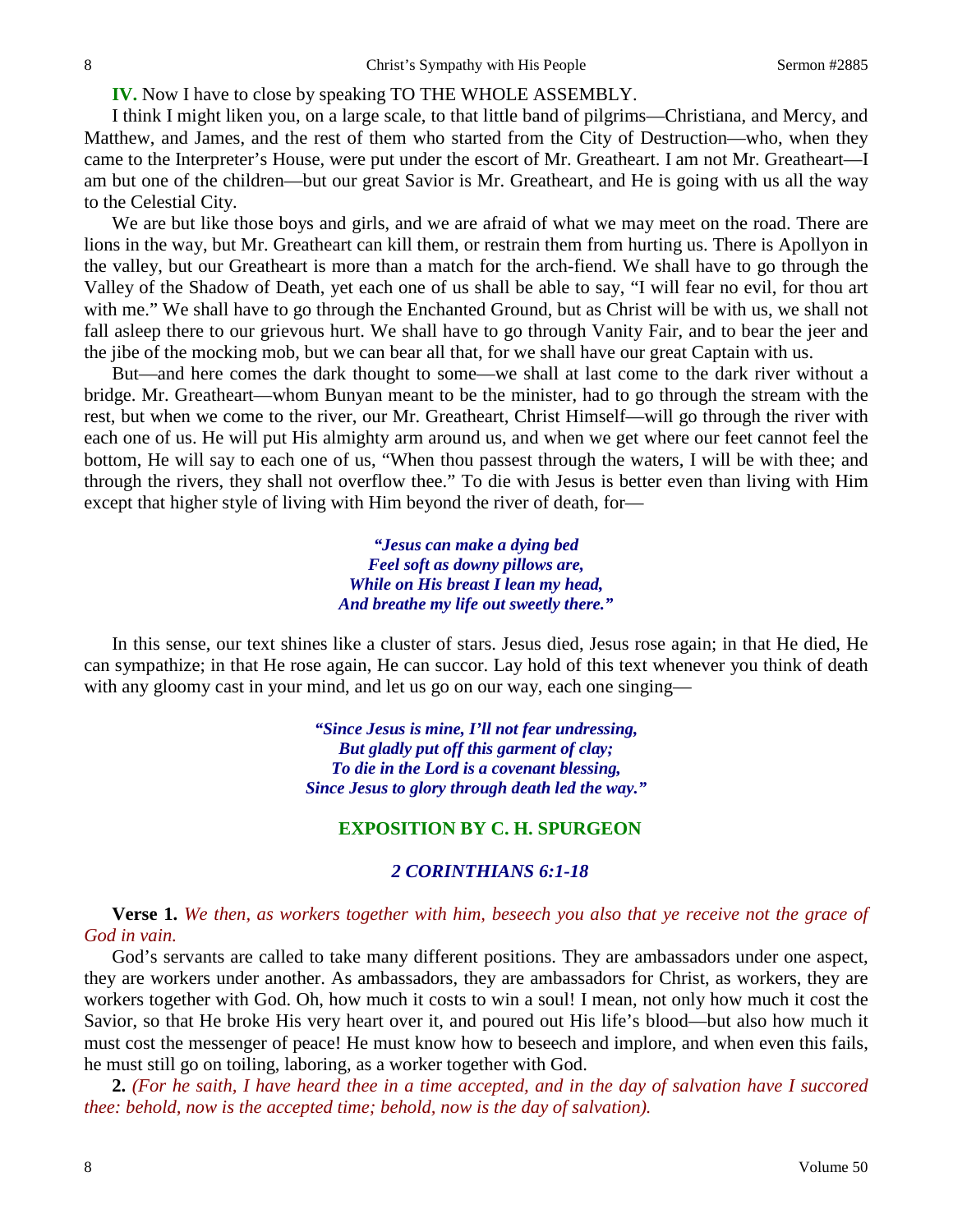I trust that, if I am addressing any who say that it is too late for them to be saved, and that their sin is too great to be forgiven, this text will drive away that unholy and unwarranted fear, "Behold, now is the accepted time; behold, now is the day of salvation."

Then the apostle goes on to speak of himself, and the rest of the apostles and other preachers of the Word—

**3-4.** *Giving no offense in any thing, that the ministry be not blamed: but in all things approving ourselves as the ministers of God,—*

As those early servants of the Lord really did.

**4-10.** *In much patience, in afflictions, in necessities, in distresses, in stripes, in imprisonments, in tumults, in labors, in watchings, in fastings; by pureness, by knowledge, by longsuffering, by kindness, by the Holy Ghost, by love unfeigned, by the word of truth, by the power of God, by the armor of righteousness on the right hand and on the left, by honor and dishonor, by evil report and good report: as deceivers, and yet true; as unknown, and yet well known, as dying, and, behold, we live; as chastened, and not killed; as sorrowful, yet always rejoicing; as poor, yet making many rich; as having nothing, and yet possessing all things.*

All these things Paul and his brethren were to be and to do in order to win souls for Christ; just as the hunters in the cold North seek after furs, and try all sorts of plans to catch the wild creatures on which they grow. They will trap them, or snare them, or shoot them, but somehow or other, they will get them. They will be on the alert all day, and all night too. They will learn the habits of every creature they have to deal with, but they will get the furs somehow. And so must the true minister of Christ be willing to be anything, to do anything, to suffer anything, to bear reproach and shame, to be nothing, or to be all things to all men, if by any means he may save some.

**11-12.** *O ye Corinthians, our mouth is open unto you, our heart is enlarged. Ye are not straitened in us, but ye are straitened in your own bowels.*

If they were not saved, it was not because Paul did not open his mouth to speak to them, and to warn and invite them, nor because he did not open his heart, and feel, in his very bowels, the movements of a sacred compassion for them.

Now, having thus spent himself in his endeavor to bring them to Christ, he writes to those whom he did bring—

### **13.** *Now for a recompense in the same,—*

There must be some wages for this blessed work. The apostle wisely puts it on that footing, as if, surely, they were indebted to him, but the payment that he seeks is, of course, no personal gain to him, he only puts it in that form, but it is a gain to them.

**13.** *(I speak as unto my children,) be ye also enlarged.*

"There has been so much earnest labor to secure your conversion, so be you also in earnest to bring in others. Get large thoughts of God, be fully consecrated to Him, spend and be spent for Him. Follow a good example." Paul could well urge them to that consecration when he had given himself so completely to the work of winning souls, "Be ye also enlarged."

**14.** *Be ye not unequally yoked together with unbelievers:*

Not in any way—neither in marriage, which is the chief of all forms for yoking, nor yet in business or other partnerships.

**14.** *For what fellowship hath righteousness with unrighteousness? and what communion hath light with darkness?*

You must be in the same world with them, but keep yourself distinct from them. Go not into their society by your own choice, nor seek your pleasure with them.

**15-18.** *And what concord hath Christ with Belial? or what part hath he that believeth with an infidel? And what agreement hath the temple of God with idols? for ye are the temple of the living God; as God hath said, I will dwell in them, and walk in them; and I will be their God, and they shall be my people. Wherefore come out from among them, and be ye separate, saith the Lord, and touch not the*